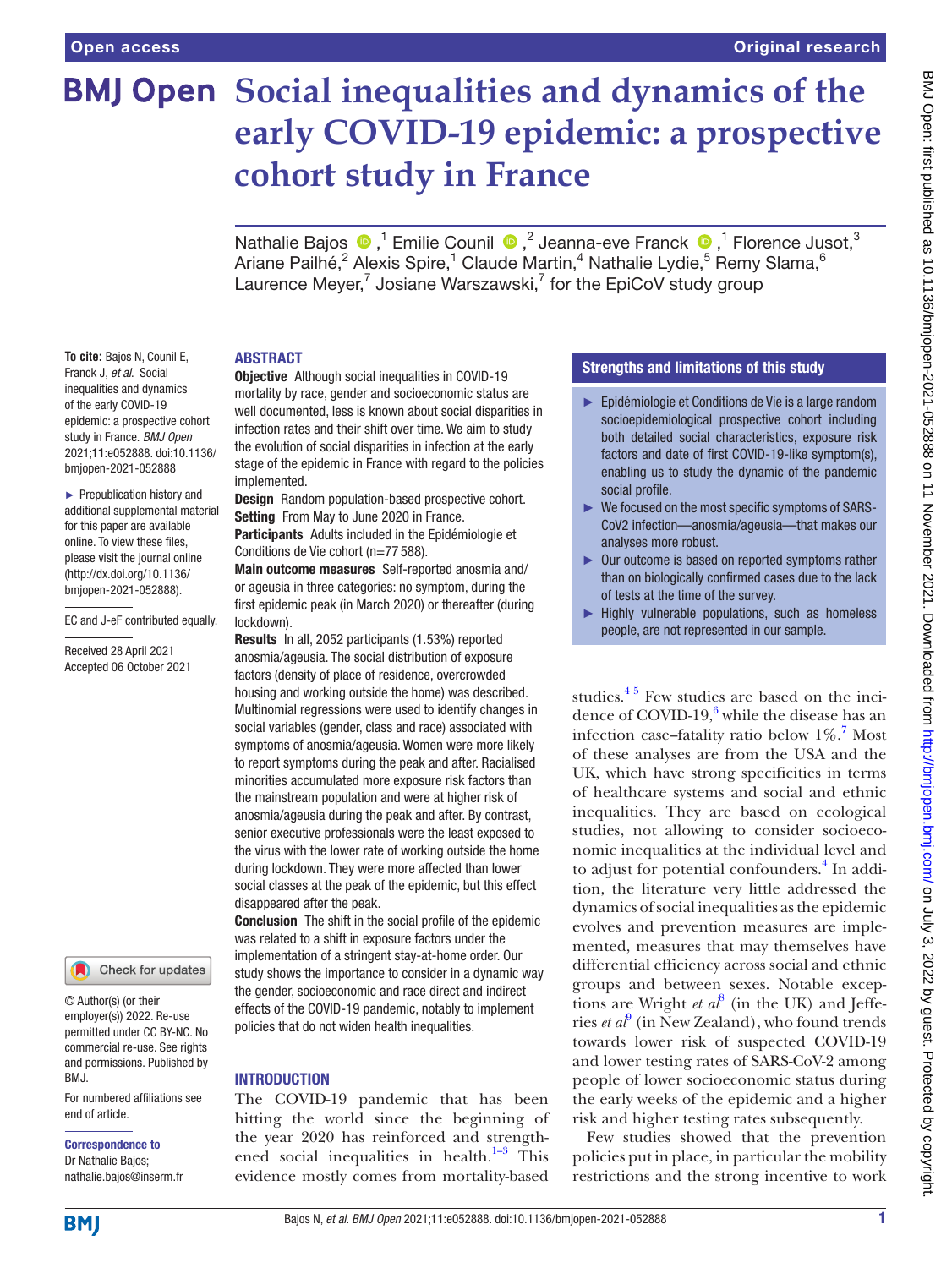remotely, were more beneficial to the most privileged classes in terms of disease incidence. $\frac{10 \text{ H}}{11 \text{ This suggests}}$ that the social distribution of exposure factors may have changed over time, as has been previously found for other influenza pandemics.<sup>12 13</sup>

Our objective was to study the dynamics of gender, race and social class-related inequalities in COVID-19 disease incidence at the early stage of the epidemic in France. We adopted an intersectional approach  $14$  that simultaneously takes into account these three social factors.<sup>[15](#page-9-9)</sup>

We first compared the occurrence of reported anosmia and/or ageusia—a specific proxy of disease incidence—by sociodemographic characteristics between the first peak of the epidemic, around 19 March 19, until the beginning of June 2020, when the incidence decreased following the first lockdown.<sup>16</sup> Then we studied how the distribution of three important risk factors of COVID-19 exposure and infection, that is, population density, overcrowded housing and working outside the home, $17$  varied across sociodemographic groups. Finally, we studied how the association of social characteristics with anosmia/ageusia evolved during and after the epidemic peak while adjusting for exposure risk factors and health variables.

# PARTICIPANTS AND METHODS Study design and participants

The Epidémiologie et Conditions de Vie (EpiCoV) cohort was set up in April 2020, with the general aim of understanding the main epidemiological, social and behavioural features of the COVID-19 epidemic in France. The data collection period ran from 2 May to 2 June 2020. In France, strict lockdown expanded from 17 March to 10 May, and the first epidemic peak was recorded around 19 March.<sup>[16](#page-9-10)</sup>

A stratified random sample of 350000 people aged 15 years and over was drawn from the tax database of the National Institute of Statistics and Economic Studies (INSEE), which covers 96% of the population living in France but excludes people living in institutional settings. People belonging to the lowest decile of income were over-represented. A total of 134391 (38.4%) participated in the survey. Individuals were invited to answer the questionnaire online, or by phone if they did not have internet access.

We used reweighting and marginal calibrations in the survey and sampling design to correct for nonparticipation bias. We focused on people living in metropolitan France, aged 18–64 years, in order to take into account working arrangements and type of occupation in the analysis  $(n=98787)$ .

#### Patient and public involvement

Patients and/or the public were not involved in the design, or conduct, or reporting, or dissemination plans of this research.

# **Outcome**

Participants were invited to report COVID-19-like symptoms (such as cough, fever, dyspnoea, anosmia and/or ageusia), if they were unusual and if they were present at or occurred since the beginning of the lockdown. They also reported when the first symptom appeared. The main health outcome studied here was reporting symptoms of anosmia and/or ageusia, the most specific symptoms of SARS-CoV2 infection.<sup>17–19</sup> Among those who did not report anosmia/ageusia, the analysis was restricted to people without reported cough, fever or dyspnoea in order to exclude possible COVID-19 cases (n=14080). Individuals whose symptoms started before lockdown were also not considered in the analysis to avoid overrepresentation of long-lasting forms of COVID-19  $(n=844)$ .

A distinction was made between those people whose first symptoms began more than 1month before their response to the survey, likely to have occurred *during* the epidemic peak, and those whose first symptoms began less than 1month before, likely to have occurred *after* the peak, during the epidemic decline phase (during and early after lockdown). Our outcome was in three categories: no reported anosmia/ageusia (nor cough, fever or dyspnoea), anosmia/ageusia starting during the epidemic peak and anosmia/ageusia starting after the epidemic peak.

#### Sociodemographic variables

We considered the following six variables: age, sex, ethnoracial status (based on migration history), social class (based on current or most recent occupation combined with education), standard of living (based on decile of income per household consumption unit) and formal education (defined according to the hierarchical grid of diplomas in France). The ethnoracial status distinguished mainstream population, that is, persons residing in metropolitan France who are neither immigrants nor native to French Overseas Departments (DOM, ie, Martinique, Guadeloupe and Reunion Island), nor descen-dants of immigrant(s) or of DOM native.<sup>[20](#page-9-12)</sup> For the minority population, a distinction was made according to the first (immigrants) and second (descendants of immigrants) generations of immigration and the country of origin. The term racialised refers to people from the Maghreb, Turkey, Asia and Africa.

#### Exposure risk factors

We considered three main risk factors of exposure to COVID-19: having worked outside the home during lockdown (at least partly), high density of the place of residence (ie, at least  $1500$  inhabitants per  $km<sup>2</sup>$  and a minimum of 50000 inhabitants) and overcrowded housing (ie, at least two persons living in housing with less than  $18 \text{ m}^2$  per person) both assessed using the official national definitions. Additional explanatory variables included self-reported essential occupations and household size. To account for regional variations in incidence,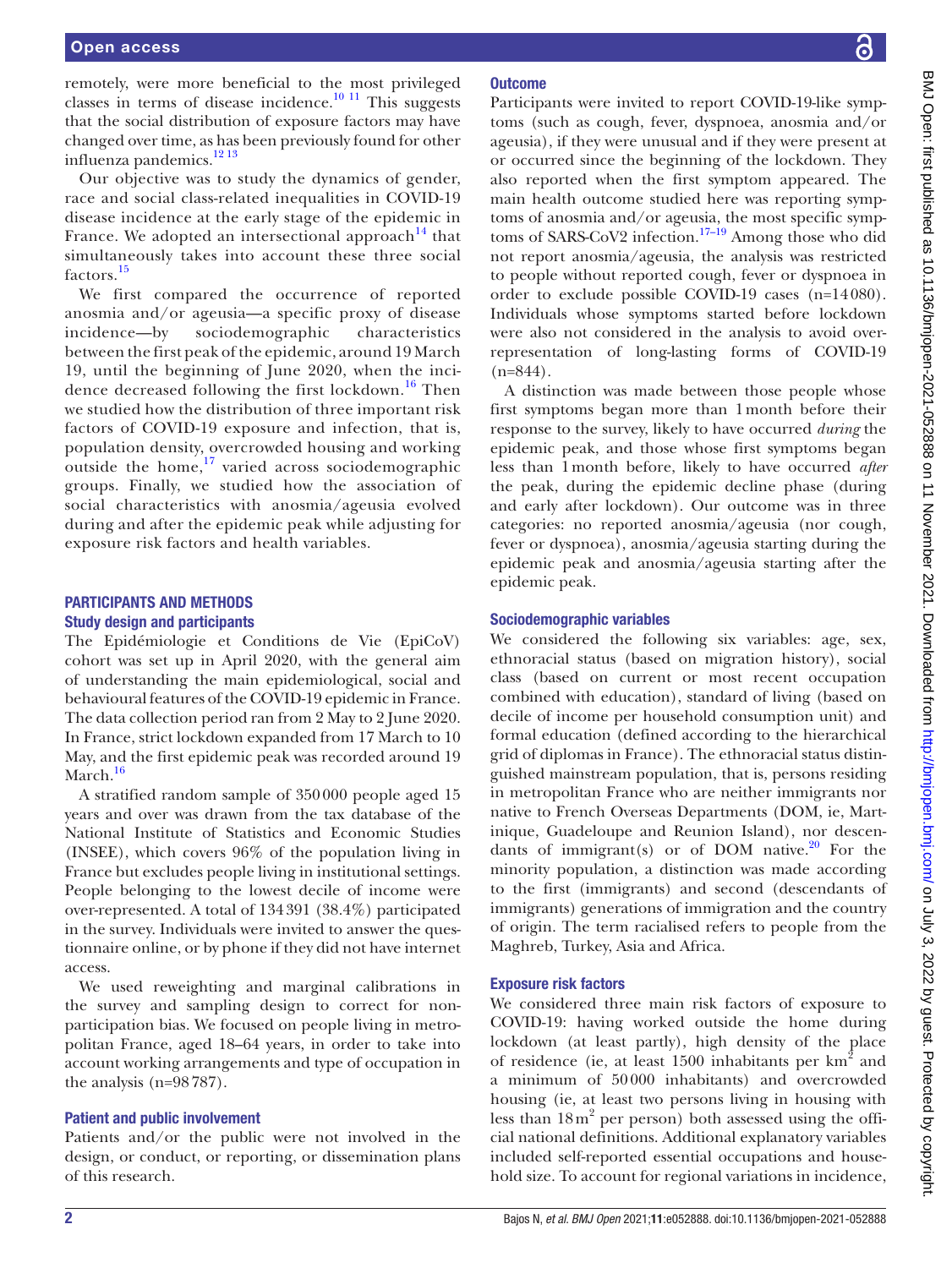we distinguished between the least affected and the three most affected regions at the time of the survey.

#### Health variables

Health variables included smoking habits, self-reported history of chronic diseases and body mass index.

#### Statistical analyses

We first studied the association between the three social variables of interest (gender, race and social class) and anosmia/ageusia, distinguishing between the two periods, and then with the exposure risk factors (density, overcrowding and working outside) using  $\chi^2$  test. To study how the social characteristics associated with anosmia/ ageusia evolved during and after the epidemic peak, we further developed a step-by-step multinomial analysis adjusted for (l) age and social variables (M0), (2) then adding the three main exposure variables and regions (M1) and (3) finally adding health variables (M2).

Observations with missing values on anosmia/ageusia or main social and exposure variables were excluded from our analysis (n=6275, 7.5%). In all, 77588 individuals were included in our analyses. All analyses were weighted using a Heckman model to take into account the effect of the response mode on the reporting of COVID-19-like symptoms.<sup>21</sup> Analyses were performed with the SAS software V.9.4. A p value <0.05 was considered statistically significant.

#### RESULTS

#### Gendered differences

Women were more likely to have been affected by anosmia/ageusia: 1.84% of women versus 1.22% of men (p<0.01) ([table](#page-3-0) 1). Sex was not strongly associated with most risk factors of anosmia/ageusia, with the exception of working outside home (50.6% in men vs 44.7% in women, p<0.001) [\(table](#page-5-0) 2). The significant association of anosmia/ageusia with gender only weakly attenuated over time, with the crude OR decreasing from 1.57 (95% CI 1.40 to 1.76) to 1.40 (95% CI 1.14 to 1.71) ([table](#page-6-0) 3). While adjusting for other social characteristics (M0), exposure risk factors (M1) and health variables (M2) did not strongly attenuate the association, inclusion of essential occupations did [\(online supplemental table 1\)](https://dx.doi.org/10.1136/bmjopen-2021-052888).

#### ETHNORACIAL STATUS

If we now consider ethnoracial affiliation, we find that all minority groups, to varying degrees (from 1.79% to 2.67%, [table](#page-3-0) 1), reported anosmia more often than the majority population  $(1.35\%, p<0.001)$ .

Ethnoracial affiliation was strongly associated with exposure risk factors, with the exception of working outside home. For example, 72.6% of the racialised first-generation immigrants reported living in a highdensity place of residence (compared with 31.8% for the mainstream population,  $p<0.001$ ) and  $41.4\%$  in an overcrowded housing (compared with 8.7% for the mainstream population, p<0.001, [table](#page-5-0) 2).

Over-risk of reporting anosmia/ageusia was recorded among racialised minorities both during and after the epidemic peak (crude models), although non-significant after the peak for non-racialised second-generation immigrants and racialised first-generation immigrants [\(table](#page-6-0) 3). Adjusting for the exposure risk factors that significantly attenuated the observed associations, both during and after the peak (M1). After further adjusting for health variables, only racialised second-generation immigrants (respectively 1.48 (95% CI 1.19 to 1.83) and 1.42 (95% CI 1.00 to 2.01) during and after the peak), DOM or descendants of DOM native (1.50 (95% CI 1.07 to 2.12) during the peak) and non-racialised firstgeneration immigrants (1.77 (95% CI 1.04 to 3.04) after the peak) remained at higher risk of reporting anosmia/ ageusia compared with the mainstream population (M2).

# Social class

There were marked differences between occupational classes. The top categories appeared to be most affected by anosmia/ageusia: 1.89% for middle executive professionals, 1.81% for senior executive professionals and 1.83% for skilled employees, against 0.99% for skilled and 1.11% for low-skilled manual workers [\(table](#page-3-0) 1).

These social groups are differently exposed to risk factors. Although senior executive professionals are more likely to live in high-density areas than low-skilled manual workers (53.5% compared with 27.4%), they are less likely to live in an overcrowded accommodation (10.3% compared with 17.5%) and have more often been able to telework during the lockdown (39.2% have worked outside the home compared with 56.9% for low-skilled manual workers, [table](#page-5-0) 2).

Marked evolutions are observed over time. In crude models, while the lower social categories and selfemployed were significantly less affected than senior executive professionals during the peak, this most privileged social category did not appear to be more at risk of anosmia/ageusia than the others after the peak ([table](#page-6-0) 3). Only middle executive professionals were at increased risk after the peak, and only simultaneous adjustment on exposure risk factors, health variables, essential occupations and regions lowered this association towards the null [\(online supplemental table 1](https://dx.doi.org/10.1136/bmjopen-2021-052888)).

# **DISCUSSION**

#### Main study results

Our results are based on data documenting exposure factors and symptoms during the first epidemic wave. By distinguishing infections that probably occurred at the time of the epidemic peak (just before or in the very first days after the start of lockdown), from those which occurred later (during and early after the lockdown, as the epidemic declined), a change in the social profile of the affected people emerged. This allowed us to unmask social characteristics and exposure risk factors that increased the risk of infection during and/or after the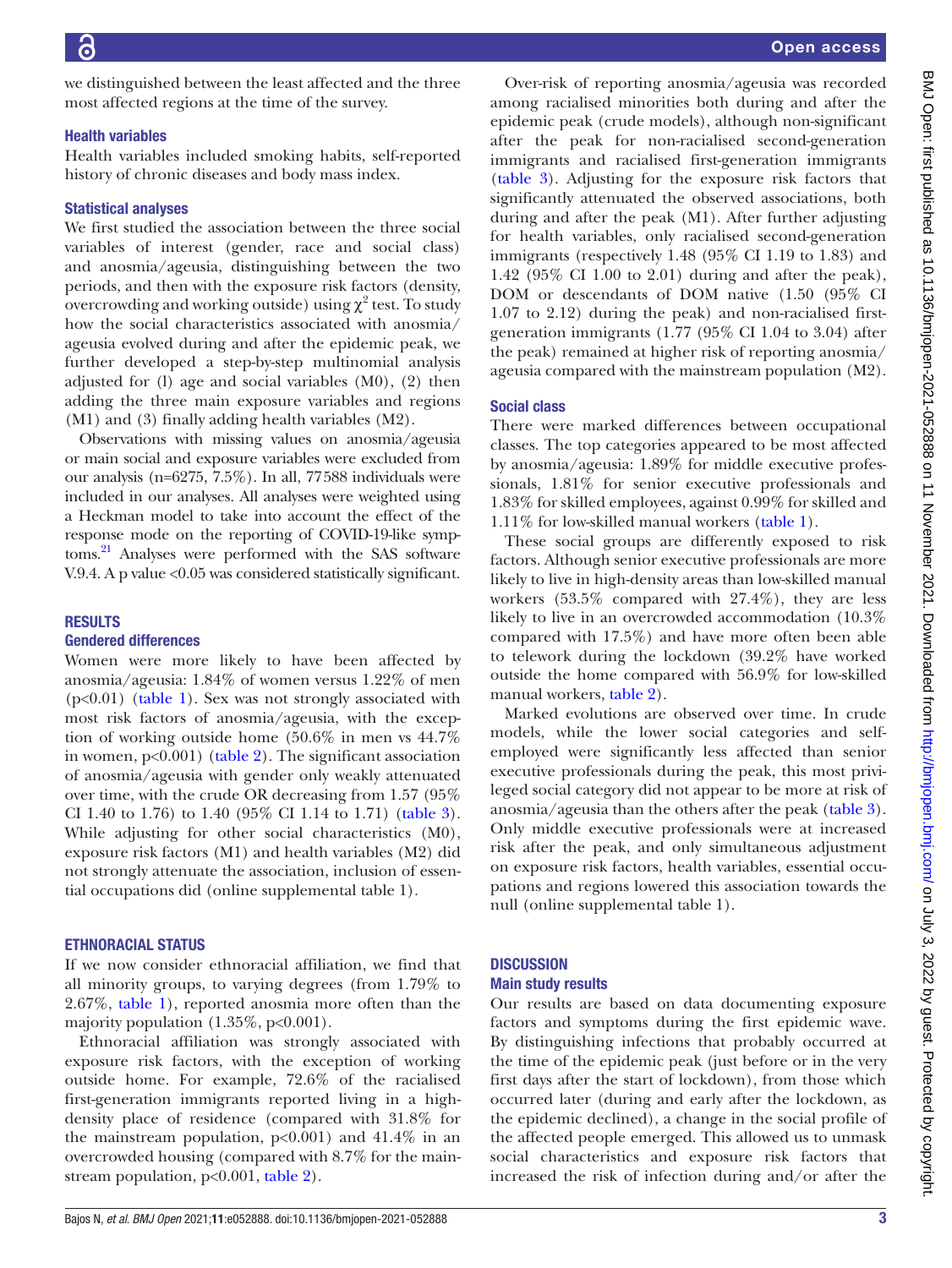# <span id="page-3-0"></span>Table 1 Sociodemographic characteristics associated with anosmia/ageusia

|                                             | Anosmia/<br>ageusia,*<br>n=2052 (1.53%) | P valuet | Anosmia/ageusia<br>during peak, n=1521<br>(1.12%) | Anosmia/<br>ageusia after<br>peak, n=531<br>$(0.41\%)$ |
|---------------------------------------------|-----------------------------------------|----------|---------------------------------------------------|--------------------------------------------------------|
| Age (years)                                 |                                         | < 0.001  |                                                   |                                                        |
| $18 - 24$                                   | 253 (1.27)                              |          | 168 (0.86)                                        | 85 (0.41)                                              |
| $25 - 34$                                   | 431 (1.92)                              |          | 322 (1.43)                                        | 109 (0.48)                                             |
| $35 - 44$                                   | 510 (1.83)                              |          | 379 (1.33)                                        | 131 (0.50)                                             |
| $45 - 54$                                   | 521 (1.57)                              |          | 407 (1.22)                                        | 114 (0.35)                                             |
| $55 - 64$                                   | 337 (1.07)                              |          | 245 (0.76)                                        | 92(0.31)                                               |
| <b>Sex</b>                                  |                                         | < 0.001  |                                                   |                                                        |
| Men                                         | 773 (1.22)                              |          | 570 (0.88)                                        | 203 (0.34)                                             |
| Women                                       | 1279 (1.84)                             |          | 951 (1.37)                                        | 328 (0.47)                                             |
| Ethnoracial status                          |                                         | < 0.001  |                                                   |                                                        |
| Mainstream population                       | 1454 (1.35)                             |          | 1075 (0.98)                                       | 379 (0.36)                                             |
| Non-racialised first-generation immigrants  | 94 (2.20)                               |          | 69 (1.48)                                         | 25 (0.72)                                              |
| Non-racialised second-generation immigrants | 108 (1.79)                              |          | 80 (1.37)                                         | 28 (0.42)                                              |
| Racialised first-generation immigrants      | 164 (1.86)                              |          | 127 (1.43)                                        | 37(0.43)                                               |
| Racialised second generation immigrants     | 170 (2.62)                              |          | 125 (1.95)                                        | 45 (0.67)                                              |
| DOM or descendants of DOM native            | 62 (2.67)                               |          | 45 (1.95)                                         | 17 (0.72)                                              |
| Social class                                |                                         | < 0.001  |                                                   |                                                        |
| Self-employed and entrepreneurs             | 92 (1.39)                               |          | 63 (0.91)                                         | 29 (0.48)                                              |
| Senior executive professionals              | 454 (1.81)                              |          | 365 (1.45)                                        | 89 (0.37)                                              |
| Middle executive professionals              | 434 (1.89)                              |          | 313 (1.35)                                        | 121 (0.54)                                             |
| <b>Skilled employees</b>                    | 203 (1.83)                              |          | 160 (1.44)                                        | 43 (0.39)                                              |
| Low-skilled employees                       | 356 (1.56)                              |          | 254 (1.10)                                        | 102 (0.45)                                             |
| Skilled manual workers                      | 125 (0.99)                              |          | 87 (0.68)                                         | 38 (0.31)                                              |
| Low-skilled manual workers                  | 62 (1.11)                               |          | 38 (0.76)                                         | 24 (0.34)                                              |
| Never worked and others                     | 326 (1.28)                              |          | 241 (0.93)                                        | 85 (0.35)                                              |
| Standard of living (in deciles)             |                                         | 0.003    |                                                   |                                                        |
| D <sub>1</sub>                              | 209 (1.41)                              |          | 140 (0.92)                                        | 69 (0.49)                                              |
| D <sub>2</sub> -D <sub>3</sub>              | 316 (1.33)                              |          | 221 (0.94)                                        | 95 (0.39)                                              |
| D4-D5                                       | 349 (1.49)                              |          | 255 (1.10)                                        | 94 (0.39)                                              |
| D6-D7                                       | 389 (1.47)                              |          | 295 (1.10)                                        | 94 (0.37)                                              |
| D8-D9                                       | 519 (1.77)                              |          | 388 (1.32)                                        | 131 (0.45)                                             |
| D <sub>10</sub>                             | 247 (1.74)                              |          | 209 (1.46)                                        | 38 (0.28)                                              |
| Formal education                            |                                         | < 0.001  |                                                   |                                                        |
| No diploma                                  | 123 (1.43)                              |          | 82 (0.89)                                         | 41 (0.54)                                              |
| Primary education                           | 74 (1.03)                               |          | 53 (0.77)                                         | 21(0.25)                                               |
| Vocational secondary                        | 335 (1.17)                              |          | 229 (0.80)                                        | 106 (0.36)                                             |
| High school                                 | 467 (1.48)                              |          | 330 (1.03)                                        | 137(0.44)                                              |
| High school+2-4 years                       | 663 (1.82)                              |          | 502 (1.38)                                        | 161 (0.44)                                             |
| High school+5 or more years                 | 390 (1.95)                              |          | 325 (1.62)                                        | 65 (0.33)                                              |
| Working arrangement during lockdown         |                                         | < 0.001  |                                                   |                                                        |
| Not working and others                      | 669 (1.33)                              |          | 484 (0.96)                                        | 185 (0.38)                                             |
| Remote working only                         | 376 (1.79)                              |          | 308 (1.46)                                        | 68 (0.33)                                              |
| Working outside the home partly or only     | 1007 (1.62)                             |          | 729 (1.16)                                        | 278 (0.45)                                             |
|                                             |                                         |          |                                                   | Continued                                              |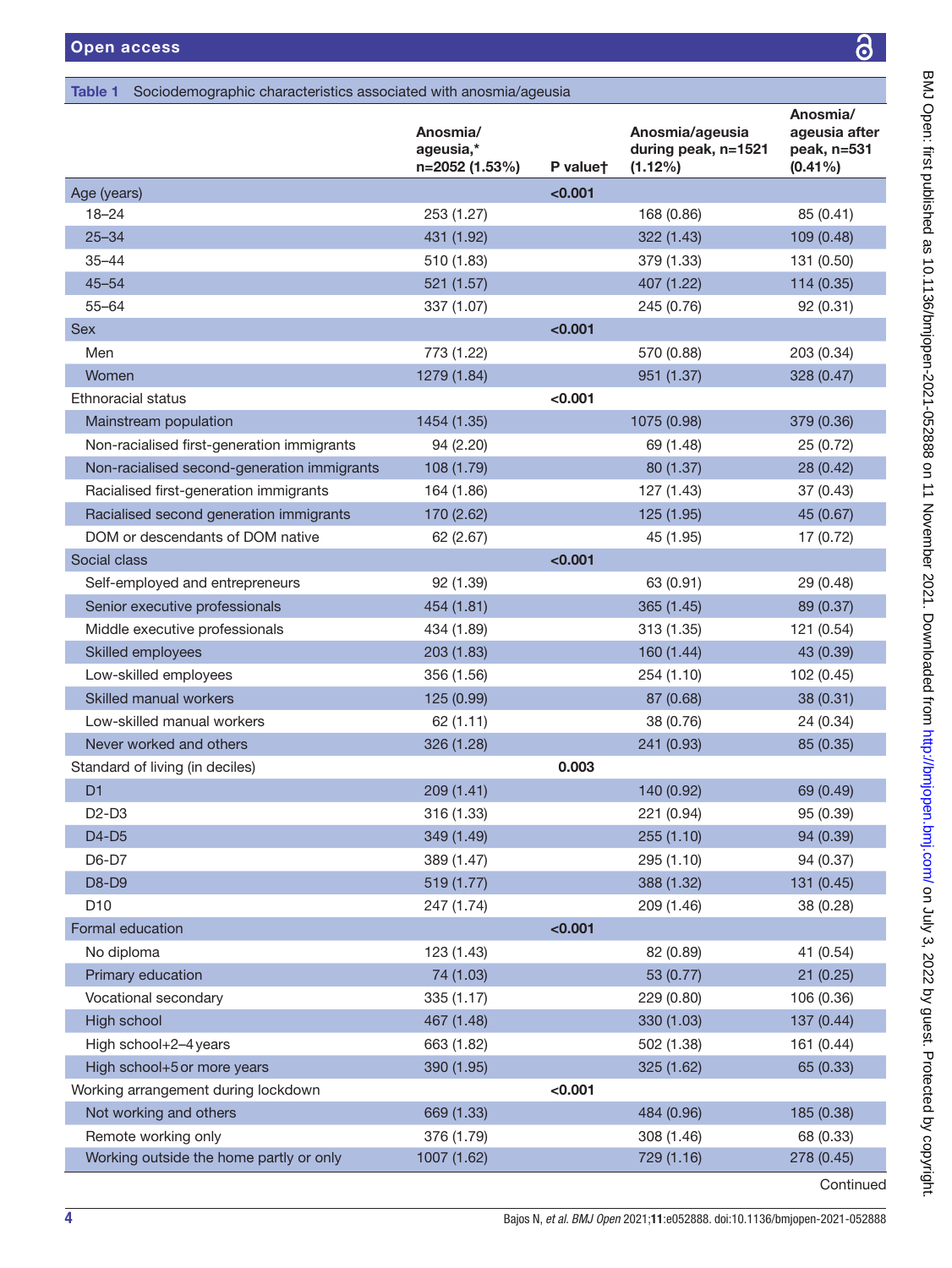|                                        | Anosmia/<br>ageusia,* |          | Anosmia/ageusia<br>during peak, n=1521 | Anosmia/<br>ageusia after<br>peak, n=531 |
|----------------------------------------|-----------------------|----------|----------------------------------------|------------------------------------------|
|                                        | n=2052 (1.53%)        | P valuet | $(1.12\%)$                             | $(0.41\%)$                               |
| High density of the place of residence |                       | < 0.001  |                                        |                                          |
| <b>No</b>                              | 1078 (1.21)           |          | 778 (0.85)                             | 300 (0.36)                               |
| Yes                                    | 974 (2.04)            |          | 743 (1.56)                             | 231 (0.49)                               |
| Overcrowded housing                    |                       | < 0.001  |                                        |                                          |
| No                                     | 1719 (1.44)           |          | 1280 (1.07)                            | 439 (0.37)                               |
| Yes                                    | 333 (2.12)            |          | 241 (1.47)                             | 92 (0.64)                                |
| Number of persons living in the house  |                       | < 0.001  |                                        |                                          |
| 1                                      | 232 (1.34)            |          | 175 (1.01)                             | 57 (0.33)                                |
| 2                                      | 472 (1.28)            |          | 348 (0.94)                             | 124 (0.35)                               |
| $3 - 4$                                | 979 (1.61)            |          | 720 (1.17)                             | 259 (0.44)                               |
| 5 or more                              | 369 (1.95)            |          | 278 (1.46)                             | 91 (0.49)                                |
| <b>Essential occupation</b>            |                       | < 0.001  |                                        |                                          |
| <b>No</b>                              | 1193 (1.39)           |          | 908 (1.05)                             | 285 (0.34)                               |
| <b>Healthcare workers</b>              | 205 (2.94)            |          | 131 (1.78)                             | 74 (1.16)                                |
| <b>Others</b>                          | 654 (1.61)            |          | 482 (1.18)                             | 172 (0.43)                               |
| Region                                 |                       | < 0.001  |                                        |                                          |
| Least affected regions                 | 866 (1.04)            |          | 622 (0.73)                             | 244 (0.31)                               |
| <b>Grand Est</b>                       | 305(2.15)             |          | 242 (1.72)                             | 63 (0.43)                                |
| Hauts-de-France                        | 215(1.50)             |          | 147 (1.03)                             | 68 (0.47)                                |
| Ile-de-France                          | 666 (2.85)            |          | 510 (2.16)                             | 156 (0.68)                               |
|                                        |                       |          |                                        |                                          |

Data are presented as n (%).

Significant  $\chi^2$  tests are indicated in bold.

\*Symptoms were recorded if they occured between the 17 March 2020 and the date of survey (from 2 May to 2 June 2020).

 $\uparrow \chi^2$  test for anosmia/ageusia during the whole period (yes or no).

DOM, French Overseas Departments.

first epidemic peak, which would have been masked by an analysis over the whole period.

Our results point that women and ethnoracial minorities were at higher risk of anosmia/ageusia during the peak and after. While senior executive professionals were more affected than lower social classes at the peak of the epidemic, this effect disappeared after.

We show that important exposure factors likely to increase contact with the virus, that is, the density of the place of residence, living in overcrowded housing and having worked outside the home during lockdown $4^{17}$ have not been evenly distributed across social groups and also that some social groups do cumulate these risk factors. Hence, racialised minorities, the least educated, and those with the lowest financial resources are particularly affected by living in densely populated communities and overcrowded housing. These data reflect the well-documented effects of sociospatial segregation policies.[20](#page-9-12) Furthermore, among those who continued to work during lockdown, working class groups have been more likely to work outside the home than senior managers who were able to work remotely to a large extent.

# Interpretation of findings

The persistent increased risk of anosmia/ageusia among women compared with men are likely to reflect occupational specificities, beyond the categories used here. Indeed, women are over-represented in the nursing and care assistant occupations as well as in cleaning activities.<sup>22</sup> In addition, they take care of children and the elderly,<sup>23 24</sup> which may increase their social contacts. This greater exposure of women raises questions as they are shown to be less likely to die from COVID-19 than men, which may partly reflect their lower rates of comorbidities.<sup>5</sup>

With regard to ethnoracial status, the persistent higher risk of reporting anosmia/ageusia among racialised people was not linked to a lower propensity to wear a mask.<sup>11</sup> It may instead be indicative of social contacts in neighbourhoods where the circulation of the virus was and remained higher over time, as suggested by our results, since their increased risk was substantially attenuated after adjusting for density of place of residence and overcrowded housing. Understanding determinants of infection among those minorities throughout the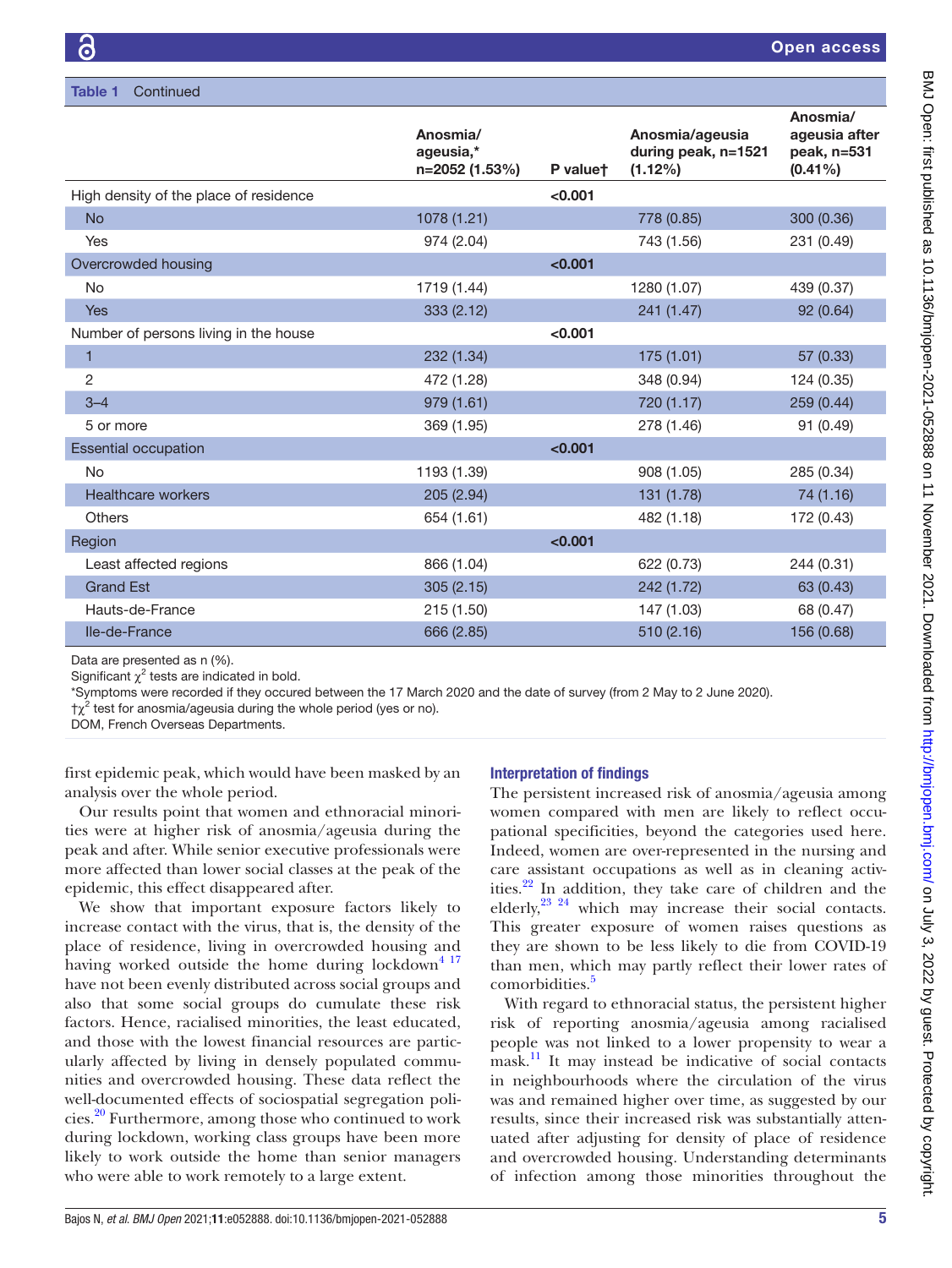BMJ Open: first published as 10.1136/bmjopen-2021-052888 on 11 November 2021. Downloaded from http://bmjopen.bmj.com/ on July 3, 2022 by guest. Protected by copyright. BMJ Open: first published as 10.1136/bmjopen-2021-052888 on 11 November 2021. Downloaded from <http://bmjopen.bmj.com/> on July 3, 2022 by guest. Protected by copyright.

<span id="page-5-0"></span>

|                                             | High density of the place of<br>residence,<br>n=27 104 (38.6%) | Overcrowded<br>housing, n=8430<br>$(13.2\%)$ | Worked outside the home<br>during lockdown,<br>n=37 129 (47.7%) |
|---------------------------------------------|----------------------------------------------------------------|----------------------------------------------|-----------------------------------------------------------------|
| Age (years)                                 |                                                                |                                              |                                                                 |
| $18 - 24$                                   | 3506 (38.5)                                                    | 1225 (13.9)                                  | 2794 (27.5)                                                     |
| $25 - 34$                                   | 5504 (47.2)                                                    | 2051(18.1)                                   | 6366 (50.1)                                                     |
| $35 - 44$                                   | 6128 (39.8)                                                    | 2786 (19.8)                                  | 9239 (56.0)                                                     |
| $45 - 54$                                   | 6298 (35.7)                                                    | 1748 (11.6)                                  | 11374 (59.0)                                                    |
| $55 - 64$                                   | 5668 (33.5)                                                    | 620 (4.5)                                    | 7356 (39.1)                                                     |
| Sex                                         |                                                                |                                              |                                                                 |
| Men                                         | 12404 (38.1)                                                   | 3880 (13.1)                                  | 18148 (50.6)                                                    |
| Women                                       | 14700 (39.0)                                                   | 4550 (13.4)                                  | 18981 (44.7)                                                    |
| Ethnoracial status                          |                                                                |                                              |                                                                 |
| Mainstream population                       | 18772 (31.8)                                                   | 4823 (8.7)                                   | 30625 (49.0)                                                    |
| Non-racialised first-generation immigrants  | 1128 (51.0)                                                    | 432 (21.3)                                   | 1100 (47.0)                                                     |
| Non-racialised second-generation immigrants | 1391 (40.1)                                                    | 360 (11.0)                                   | 1815 (48.1)                                                     |
| Racialised first-generation immigrants      | 2894 (72.6)                                                    | 1655 (41.4)                                  | 1744 (41.4)                                                     |
| Racialised second generation immigrants     | 2297 (68.0)                                                    | 954 (29.2)                                   | 1303 (37.4)                                                     |
| DOM or descendants of DOM native            | 622 (56.6)                                                     | 206 (20.5)                                   | 542 (48.5)                                                      |
| Social class                                |                                                                |                                              |                                                                 |
| Self-employed and entrepreneurs             | 1133 (32.0)                                                    | 390 (11.7)                                   | 2671 (68.1)                                                     |
| Senior executive professionals              | 7959 (53.5)                                                    | 1373 (10.3)                                  | 6448 (39.2)                                                     |
| Middle executive professionals              | 4633 (36.4)                                                    | 1235 (10.2)                                  | 8142 (57.9)                                                     |
| Skilled employees                           | 2494 (41.2)                                                    | 708 (12.2)                                   | 3543 (52.0)                                                     |
| Low-skilled employees                       | 3885 (36.1)                                                    | 1498 (13.7)                                  | 7562 (58.1)                                                     |
| Skilled manual workers                      | 1589 (28.7)                                                    | 862 (15.0)                                   | 4466 (66.1)                                                     |
| Low-skilled manual workers                  | 743 (27.4)                                                     | 515 (17.5)                                   | 1843 (56.9)                                                     |
| Never worked and others                     | 4668 (38.9)                                                    | 1849 (16.7)                                  | 2454 (16.6)                                                     |
| Standard of living (in deciles)             |                                                                |                                              |                                                                 |
| D <sub>1</sub>                              | 3068 (46.9)                                                    | 1794 (28.2)                                  | 2796 (34.7)                                                     |
| D <sub>2</sub> -D <sub>3</sub>              | 4082 (40.4)                                                    | 2317 (22.1)                                  | 5405 (45.5)                                                     |
| D4-D5                                       | 3761 (33.1)                                                    | 1506 (12.8)                                  | 7065 (53.4)                                                     |
| D6-D7                                       | 4512 (31.9)                                                    | 1262 (8.5)                                   | 8595 (54.6)                                                     |
| <b>D8-D9</b>                                | 6586 (37.7)                                                    | 1100 (6.3)                                   | 8973 (47.7)                                                     |
| D <sub>10</sub>                             | 4773 (49.8)                                                    | 385 (4.3)                                    | 4032 (40.1)                                                     |
| Formal education                            |                                                                |                                              |                                                                 |
| No diploma                                  | 1790 (42.9)                                                    | 1065 (24.7)                                  | 2052 (42.3)                                                     |
| Primary education                           | 1093 (34.8)                                                    | 455 (13.5)                                   | 1375 (39.4)                                                     |
| Vocational secondary                        | 3670 (27.0)                                                    | 1613 (12.1)                                  | 8848 (56.9)                                                     |
| High school                                 | 5356 (34.4)                                                    | 2036 (13.2)                                  | 8810 (48.9)                                                     |
| High school+2-4 years                       | 8007 (39.0)                                                    | 1991 (10.5)                                  | 11 252 (49.0)                                                   |
| High school+5 or more years                 | 7188 (61.1)                                                    | 1270 (11.7)                                  | 4792 (36.5)                                                     |
| Region                                      |                                                                |                                              |                                                                 |
| Least affected regions                      | 11829 (26.8)                                                   | 4186 (10.3)                                  | 24673 (51.0)                                                    |
| <b>Grand Est</b>                            | 1829 (26.4)                                                    | 551(9.1)                                     | 3814 (49.3)                                                     |
| Hauts-de-France                             | 2294 (34.2)                                                    | 858 (12.3)                                   | 3631 (44.5)                                                     |
| Ile-de-France                               | 11 152 (83.4)                                                  | 2835 (24.8)                                  | 5011 (37.8)                                                     |

Data are presented as n (%).

All sociodemographic variables were significantly associated with each three COVID-19 exposure risk factors (p value <0.001,  $\chi^2$  tests), except sex with high density (p value=0.051) and overcrowded housing (p value=0.30).

DOM, French Overseas Departments.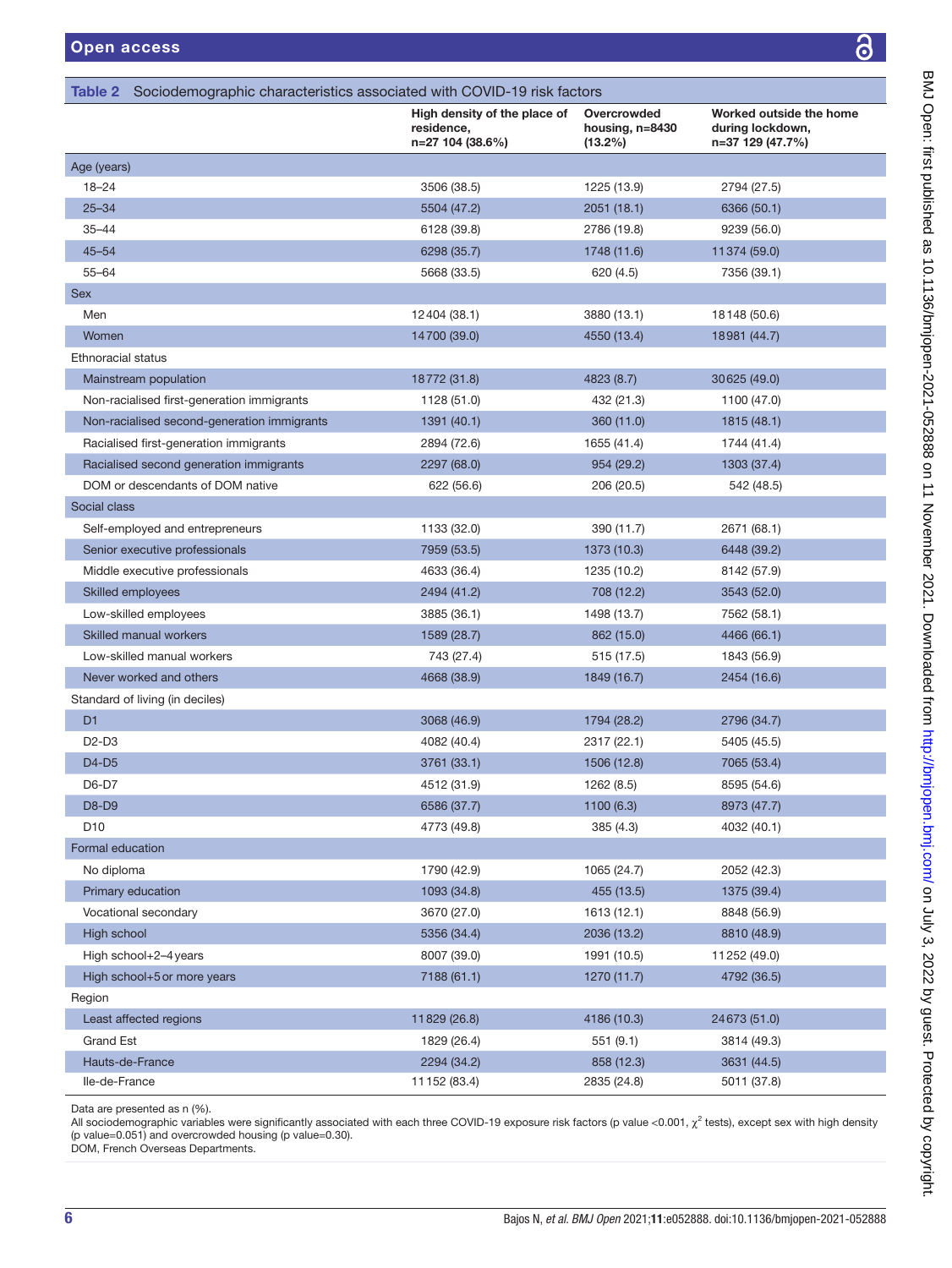| S<br><b>Table</b>                                 |                             | Factors associated with anosmia/ageusia during or |                                                     | after the first epidemic peak (as | compared with no reported anosmia/ageusia starting after lockdown) |                            |                             |                            |
|---------------------------------------------------|-----------------------------|---------------------------------------------------|-----------------------------------------------------|-----------------------------------|--------------------------------------------------------------------|----------------------------|-----------------------------|----------------------------|
|                                                   |                             |                                                   | š                                                   |                                   | Ξ                                                                  |                            | S,                          |                            |
|                                                   | Crude model                 |                                                   | cial variables<br>နိ                                |                                   | +Exposure variables*                                               |                            | +Health variables           |                            |
|                                                   | During peak,<br>OR (95% CI) | OR (95% CI)<br>After peak,                        | ing peak,<br>$(95\%$ CI)<br>Duri<br>OR <sub>1</sub> | OR (95% CI)<br>After peak,        | During peak,<br>OR (95% CI)                                        | OR (95% CI)<br>After peak, | During peak,<br>OR (95% CI) | OR (95% CI)<br>After peak, |
| Age                                               |                             |                                                   |                                                     |                                   |                                                                    |                            |                             |                            |
| $18 - 24$                                         | $\mathbf{r}$                | $\overline{\phantom{0}}$                          | $\overline{\phantom{0}}$                            | ↽                                 | ↽                                                                  | $\overline{\phantom{0}}$   | ↽                           | $\overline{ }$             |
| $25 - 34$                                         | 1.68 (1.36 to 2.07)         | 1.18 (0.87 to 1.60)                               | (1.15 to 1.80)<br>1.44                              | 1.03 $(0.77$ to 1.47              | 1.45 (1.16 to 1.82)                                                | 1.04 (0.73 to 1.48)        | 1.43 (1.14 to 1.80)         | 0.93(0.66 to 1.32)         |
| $35 - 44$                                         | 1.56 (1.27 to 1.91)         | 1.22 (0.91 to 1.65)                               | 1.36 (1.09 to 1.68)                                 | 1.07 (0.76 to 1.51)               | 1.41 (1.13 to 1.76)                                                | 1.08 (0.76 to 1.52)        | 1.37 (1.10 to 1.72)         | 0.90 (0.64 to 1.27)        |
| 45-54                                             | 1.43 (1.17 to 1.74)         | 0.86 (0.63 to 1.18)                               | $(1.05 \text{ to } 1.61)$<br>1.30                   | 0.77(0.54 to 1.09)                | 1.37 (1.10 to 1.70)                                                | 0.80(0.55 to 1.14)         | 1.31 (1.05 to 1.63)         | 0.63 (0.44 to 0.90)        |
| 55-64                                             | 0.89(0.71 to 1.11)          | 0.76 (0.54 to 1.06)                               | (0.66 to 1.06)<br>0.84                              | 0.67 (0.44 to 1.02)               | $0.91$ $(0.72$ to $1.14)$                                          | 0.73(0.47 to 1.12)         | 0.84(0.66 to 1.07)          | 0.54 (0.36 to 0.82)        |
| Sex                                               |                             |                                                   |                                                     |                                   |                                                                    |                            |                             |                            |
| Men                                               | $\mathbf{\tau}$             | $\overline{\phantom{0}}$                          | $\overline{\phantom{0}}$                            | $\overline{\phantom{0}}$          | $\overline{\phantom{0}}$                                           | $\overline{\phantom{0}}$   | $\overline{\phantom{0}}$    |                            |
| Women                                             | 1.57 (1.40 to 1.76)         | 1.40 (1.14 to 1.71)                               | 1.52 (1.34 to 1.71)                                 | 1.37 (1.10 to 1.70)               | 1.52 (1.35 to 1.72)                                                | 1.38 (1.11 to 1.71)        | 1.51 (1.34 to 1.70)         | 1.42 (1.14 to 1.77)        |
| Ethnoracial status                                |                             |                                                   |                                                     |                                   |                                                                    |                            |                             |                            |
| Mainstream<br>population                          | ٣                           | $\overline{\phantom{0}}$                          | ↽                                                   | ↽                                 | ↽                                                                  | ↽                          | ┯                           | ┯                          |
| first-generation<br>Non-racialised<br>immigrants  | 1.52 (1.16 to 2.00)         | 2.00 (1.14 to 3.53)                               | (1.18 to 2.04)<br>1.55                              | 2.08 (1.18 to 3.65)               | 1.25 (0.95 to 1.65)                                                | 1.71 (1.00 to 2.94)        | 1.26 (0.95 to 1.66)         | 1.77 (1.04 to 3.04)        |
| second-generation<br>Non-racialised<br>immigrants | 1.40 (1.07 to 1.82)         | 1.16 (0.77 to 1.76)                               | $(1.09 \text{ to } 1.84)$<br>1.41                   | 1.17 $(0.77$ to 1.77)             | 1.26 (0.97 to 1.64)                                                | 1.08 (0.71 to 1.63)        | 1.26 (0.96 to 1.64)         | 1.07 (0.71 to 1.62)        |
| first-generation<br>immigrants<br>Racialised      | 1.46 (1.18 to 1.80)         | 1.20 (0.82 to 1.75)                               | (1.23 to 1.88)<br>1.52                              | 1.24 (0.84 to 1.83)               | 1.08 (0.87 to 1.35)                                                | 0.89 (0.60 to 1.33)        | 1.12 (0.89 to 1.40)         | 0.95 (0.64 to 1.42)        |
| Racialised second<br>immigrants<br>generation     | 2.01 (1.63 to 2.48)         | 1.87 (1.34 to 2.63)                               | $(1.59 \text{ to } 2.43)$<br>1.97                   | 1.79(1.27 to 2.51)                | 1.46 (1.18 to 1.81)                                                | 1.39 (0.98 to 1.98)        | 1.48 (1.19 to 1.83)         | 1.42 (1.00 to 2.01)        |
| ৳<br>descendants<br>DOM native<br>DOM or          | 2.01 (1.43 to 2.81)         | 2.02 (1.21 to 3.36)                               | 1.96 (1.40 to 2.75)                                 | 1.93 (1.16 to 3.24)               | 1.50 (1.07 to 2.11)                                                | 1.56(0.93 to 2.60)         | 1.50 (1.07 to 2.12)         | 1.50 (0.89 to 2.52)        |
| Social class                                      |                             |                                                   |                                                     |                                   |                                                                    |                            |                             |                            |
| Self-employed and<br>entrepreneurs                | 0.62(0.47 to 0.83)          | 1.30 (0.77 to 2.19)                               | $(0.49 \text{ to } 0.88)$<br>0.66                   | 1.35 (0.81 to 2.27)               | 0.77 (0.57 to 1.04)                                                | 1.30 (0.77 to 2.18)        | 0.79(0.58 to 1.07)          | 1.25(0.74 to 2.11)         |
| Senior executive<br>professionals                 |                             |                                                   | ↽                                                   |                                   |                                                                    |                            |                             |                            |
| Middle executive<br>professionals                 | 0.93 (0.79 to 1.10)         | 1.47 (1.09 to 1.98)                               | $(0.78 \text{ to } 1.08)$<br>0.92                   | 1.44 (1.07 to 1.95)               | 1.04 (0.88 to 1.24)                                                | 1.43 (1.05 to 1.94)        | 1.05 (0.88 to 1.24)         | 1.36 (1.00 to 1.85)        |
| Skilled employees                                 | 0.99(0.81 to 1.21)          | 1.07 (0.73 to 1.58)                               | (0.67 to 1.02)<br>0.83                              | 0.91(0.62 to 1.35)                | 0.95(0.77 to 1.17)                                                 | 0.93(0.62 to 1.39)         | 0.95(0.77 to 1.17)          | 0.91(0.61 to 1.35)         |
| Low-skilled<br>employees                          | 0.76 (0.64 to 0.91)         | 1.23 (0.90 to 1.68)                               | (0.59 to 0.84)<br>0.70                              | 1.17 (0.85 to 1.61)               | 0.80 (0.66 to 0.97)                                                | 1.09 (0.77 to 1.53)        | 0.81 (0.67 to 0.99)         | 1.00 $(0.71$ to 1.41)      |
| Skilled manual<br>workers                         | 0.47 (0.35 to 0.62)         | 0.83(0.55 to 1.24)                                | (0.39 to 0.67)<br>$0.5^{\circ}$                     | 0.89(0.59 to 1.33)                | 0.61 (0.46 to 0.82)                                                | 0.85(0.55 to 1.30)         | 0.63 (0.47 to 0.83)         | 0.79(0.51 to 1.21)         |
|                                                   |                             |                                                   |                                                     |                                   |                                                                    |                            |                             | Continued                  |

<span id="page-6-0"></span>7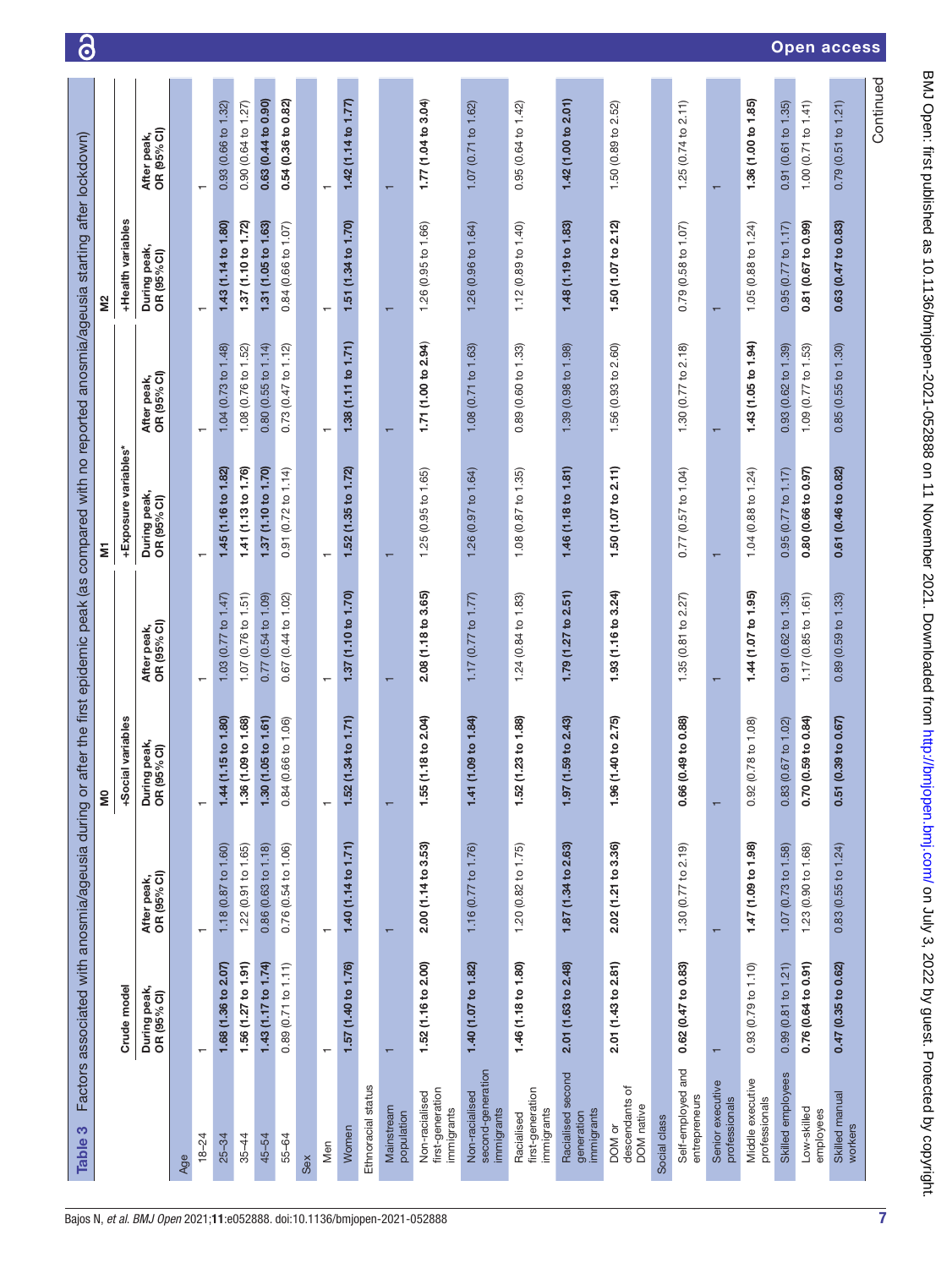| Continued<br>Table 3                                                                                                                                              |                                         |                            | g                                |                             | ξ                           |                            | Σă                            |                               |
|-------------------------------------------------------------------------------------------------------------------------------------------------------------------|-----------------------------------------|----------------------------|----------------------------------|-----------------------------|-----------------------------|----------------------------|-------------------------------|-------------------------------|
|                                                                                                                                                                   | Crude model                             |                            | +Social variables                |                             | +Exposure variables*        |                            | +Health variables             |                               |
|                                                                                                                                                                   | During peak,<br>OR (95% CI)             | OR (95% CI)<br>After peak, | During peak,<br>$(95\%$ CI)<br>õ | OR (95% CI)<br>After peak,  | During peak,<br>OR (95% CI) | OR (95% CI)<br>After peak, | During peak,<br>OR (95% Cl)   | OR (95% CI)<br>After peak,    |
| workers                                                                                                                                                           | Low-skilled manual 0.52 (0.35 to 0.79)  | 0.93(0.57 to 1.54)         | 0.52 (0.34 to 0.78)              | $0.91$ ( $0.55$ to $1.51$ ) | 0.65(0.43 to 1.00)          | 0.90(0.53 to 1.51)         | 0.67 (0.44 to 1.02)           | 0.82(0.49 to 1.39)            |
| Never worked and<br>others                                                                                                                                        | $0.64$ (0.54 to 0.77)                   | 0.94 (0.67 to 1.33)        | 0.64 (0.53 to 0.78)              | 0.85(0.57 to 1.29)          | 0.81 (0.64 to 1.01)         | 0.85(0.54 to 1.33)         | 0.81 (0.64 to 1.01)           | 0.80(0.51 to 1.25)            |
| High density of the place of residence                                                                                                                            |                                         |                            |                                  |                             |                             |                            |                               |                               |
| $\frac{1}{2}$                                                                                                                                                     |                                         |                            |                                  |                             |                             |                            |                               |                               |
| Yes                                                                                                                                                               | 1.83 (1.64 to 2.05)                     | 1.38 (1.14 to 1.68)        |                                  |                             | 1.21 (1.06 to 1.38)         | 0.96(0.77 to 1.21)         | 1.21 (1.06 to 1.38)           | $0.95(0.76 \text{ to } 1.20)$ |
| Overcrowded housing                                                                                                                                               |                                         |                            |                                  |                             |                             |                            |                               |                               |
| $\frac{1}{2}$                                                                                                                                                     |                                         |                            |                                  |                             |                             |                            |                               |                               |
| Yes                                                                                                                                                               | 1.38 (1.19 to 1.62)                     | 1.74(1.32 to 2.31)         |                                  |                             | 1.03(0.87 to 1.21)          | 1.41 (1.05 to 1.89)        | 1.04 (0.88 to 1.22)           | 1.41 (1.05 to 1.89)           |
| Working arrangement during lockdown                                                                                                                               |                                         |                            |                                  |                             |                             |                            |                               |                               |
| Remote working<br>$\frac{1}{2}$                                                                                                                                   |                                         |                            |                                  |                             |                             |                            |                               |                               |
| Not working and<br>others                                                                                                                                         | 0.65 (0.56 to 0.76)                     | 1.13 (0.84 to 1.53)        |                                  |                             | 1.00 (0.82 to 1.21)         | 1.41 (1.00 to 1.99)        | $0.99(0.82 \text{ to } 1.21)$ | 1.34 (0.95 to 1.88)           |
| home partly or only                                                                                                                                               | Working outside the 0.80 (0.69 to 0.92) | 1.36 (1.03 to 1.81)        |                                  |                             | 1.18 (1.01 to 1.38)         | 1.65(1.22 to 2.21)         | 1.19 (1.02 to 1.40)           | 1.64 (1.21 to 2.20)           |
| Significant associations are indicated in bold.<br>DOM, French Overseas Departments.<br>*Including regions (data not shown).<br>Multinomial logistic regressions. |                                         |                            |                                  |                             |                             |                            |                               |                               |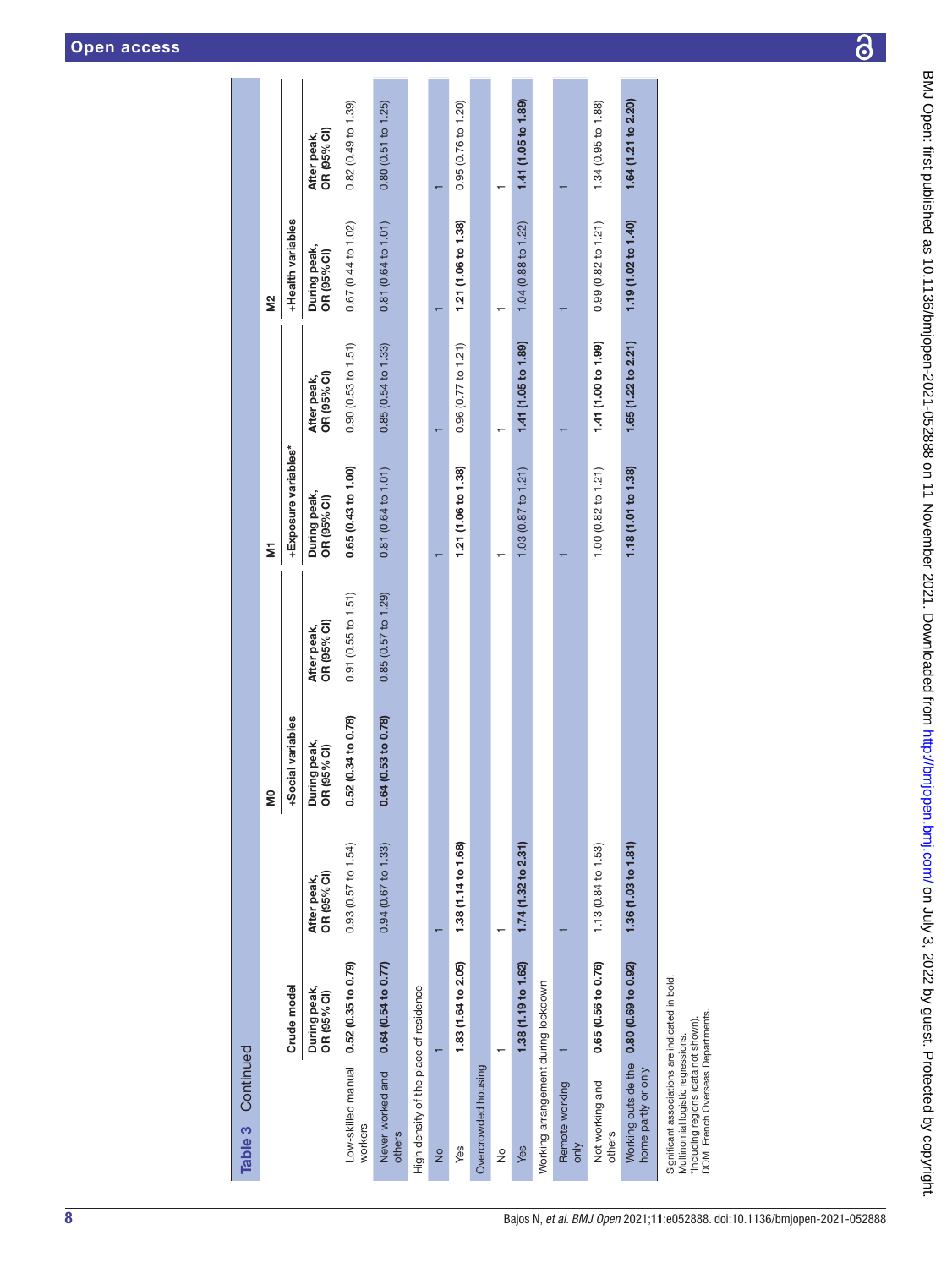epidemic is all the more so important as a higher likelihood of dying from COVID-19 was reported in many countries, including France. $5925$ 

Whereas senior executive professionals were more affected than lower social classes at the peak of the epidemic, this effect disappeared afterwards. Only middle executive professionals were at higher risk during the epidemic decline, which was likely due to the presence of health professionals, particularly nurses, in this group, as this association totally disappeared when further adjusted for essential occupations. The increased risk among essential occupations was particularly sharp for health professionals, due to the continuous care provided to patients with a high viral load.<sup>[16](#page-9-10)</sup> It is important to note that the other so-called essential occupations were overexposed after the peak of the epidemic; this group includes those in regular contact with the public such as cashiers, bus drivers, etc. Such results call for an in-depth and longitudinal analysis of occupational disparities in COVID-19 exposure based on the combination of type of job (eg, healthcare, high-contact jobs, etc), working arrangement (remote, on-site, layoff), as well as implementation of preventive measures at the worksite. Indeed, the higher risk of infection of people who worked outside the home during lockdown was particularly marked after the peak of the epidemic, that is, during a period of epidemic decline when contact with the virus was proportionally more marked among on-site workers as compared with people who stayed at home.

It should also be noted that the density of the place of residence was no longer related to the reporting of anosmia/ageusia occurring after the peak of the epidemic probably because the virus circulates less in the neighbourhood, thanks to the lockdown. On the contrary, overcrowding was significantly associated after the peak only, probably due to the higher risk of COVID-19 transmission linked to unavoidable close proximity and/or large number of people in the household. Background rates and circulation patterns of SARS-CoV-2 should be considered while looking at the social and spatial dynamics of the epidemic, $26$  as they influence the relative importance of community and workplace transmission.<sup>[27](#page-10-0)</sup>

#### Study limitations

Our analysis has nevertheless some limitations. First, as any national population-based survey, the study fails to capture highly vulnerable groups such as undocumented migrants and homeless people, who are particularly affected by the pandemic.<sup>28</sup>

Additionally, due to a shortage of tests at the national level in the early stage of the epidemic, our analyses are based on reported symptoms of anosmia/ageusia rather than on biologically confirmed cases. This excludes infected people reporting other symptoms, and of course asymptomatic individuals who represent one out of six of the infected population according to a recent meta-analysis.<sup>[29](#page-10-2)</sup>

Although anosmia/ageusia reporting may be socially differentiated, especially due to differences in recognition of symptoms, it is reasonable to assume that such a bias did not vary during the month of the survey. One might also think that women are more likely to report anosmia/ageusia since they have a heightened sense of smell compared with men, as shown by sociological studies.<sup>30</sup> Nevertheless, the ratio of women to men reporting such symptoms is only slightly larger than that recorded for seroprevalence in a subsample of the same  $\text{cohort}^{31}$  as found in other European countries.<sup>32</sup>

We chose to focus on anosmia/ageusia only, which are the most specific symptoms of COVID-19, $^{18}$  19 so that our analyses would be more robust. $33$  Indicative of internal validity, our results are consistent with epidemiological surveillance data by region $34$  as well as with data on increased risk of infection in people with chronic conditions<sup>1635</sup> and instead a protective effect of smoking.<sup>[36](#page-10-8)</sup>

Finally, while it was not possible to build clear-cut periods of 'likely infection' based on the timing of symptoms reported by the participants, the broad distinction made between people for whom symptoms started during the epidemic peak versus after it allowed us to compare an early stage of the epidemic with the phase of decline in the incidence corresponding to the first lockdown in France.

#### **CONCLUSION**

To our knowledge, EpiCoV is one of the first socioepidemiological surveys conducted among a very large random sample of a national population that simultaneously considers living conditions and health data and allows for an intersectional analysis of social inequalities by gender, ethnoracial status and social class. Our results show the importance of closely monitoring social changes over time to implement prevention policies that do not contribute to increasing the already significant social inequalities in health. In all, the associations reported during the epidemic peak—lower exposures among low-skilled jobs than senior executives, overexposure among all ethnoracial minorities compared with the majority population, with a strong influence of overcrowding and population density—are likely to reflect the social profile and associated risk factors that prevailed just before the implementation of stay-at-home measures and national lockdown. By contrast, those observed after the peak point to a shift in the social profile of the epidemic related to a shift in exposure factors under the implementation of stringent collective prevention measures. They notably stress the importance of working outside the home, all the more so in essential occupations, particularly, though not exclusively, for healthcare workers. $37$  The persistent excess risk among women and some ethnoracial minorities call for further research.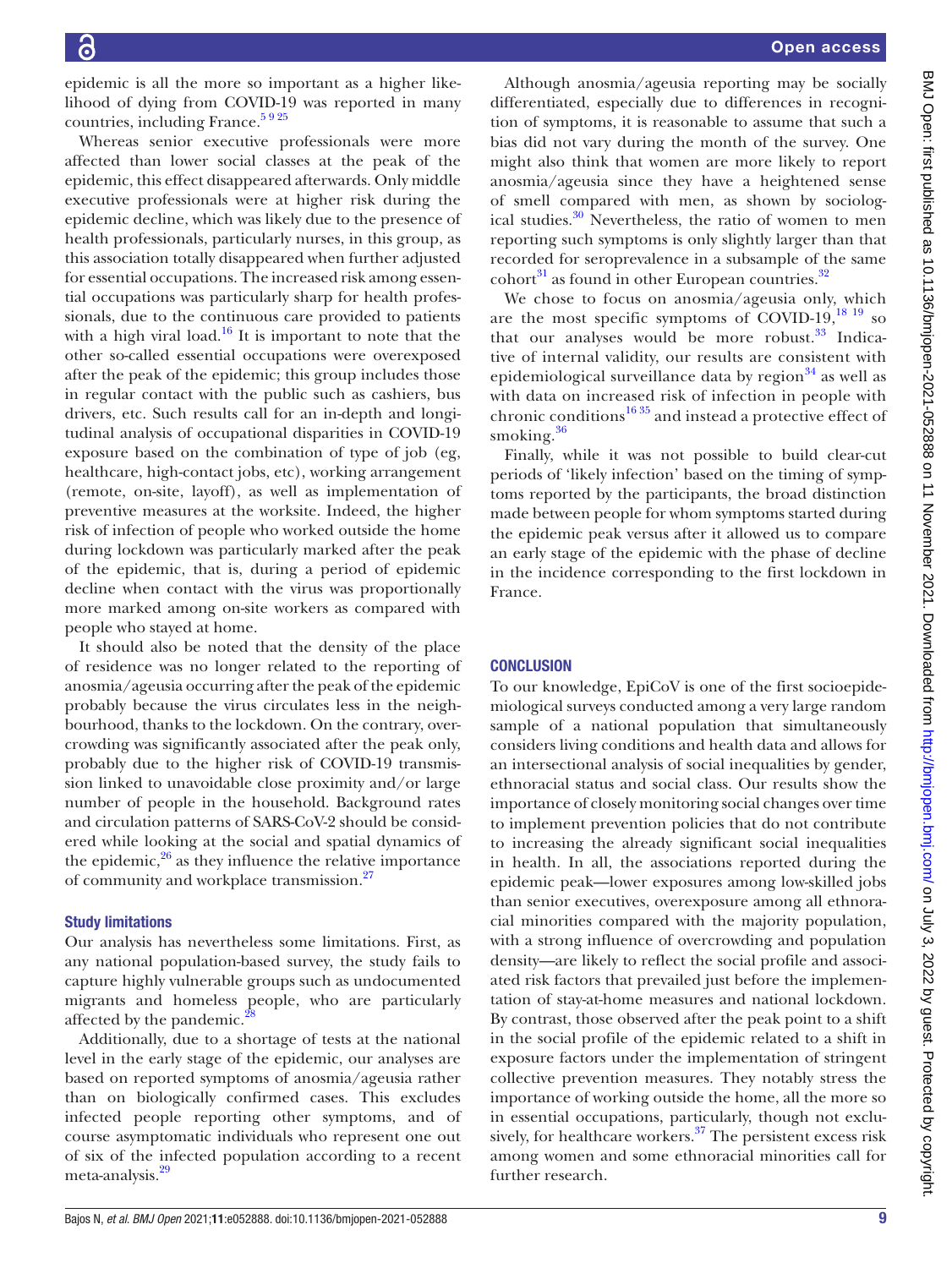#### Author affiliations

<sup>1</sup>Institut de Recherche Interdisciplinaire sur les enjeux Sociaux - Sciences sociales, politique, santé, IRIS (UMR 8156 CNRS - EHESS - U997 INSERM), Aubervilliers, France

<sup>2</sup>INED, Paris, France

<sup>3</sup>Université Paris Dauphine, Paris, France

4 ARENES UMR 6051, CNRS, EHESP, Rennes, France

5 Santé publique France, Saint-Maurice, France

<sup>6</sup>University Grenoble Alpes, INSERM, CNRS, Institute for Advanced Biosciences, Grenoble, France

<sup>7</sup>INSERM, Université Paris-Saclay, AP-HP, Paris, France

Acknowledgements The authors warmly thank all the volunteers of the Epidémiologie et Conditions de Vie (EpiCoV) cohort. We would like to thank the DREES and INSEE teams for the creation of the sample, the calculation of the survey weights and the logistics of the survey. We would like to thank the staff of the IPSOS team that have worked with dedication and engagement to collect and manage the data used for this study. We would also like to thank the INSERM Santé Publique team, especially Sylvain Durrleman, and Frédéric Robergeau, responsible for the management of the database.

Collaborators EpiCoV study group: Nathalie Bajos (co-principal investigator), Josiane Warszawski (co-principal investigator), Guillaume Bagein, Muriel Barlet, François Beck, Emilie Counil, Florence Jusot, Aude Leduc, Nathalie Lydie, Claude Martin, Laurence Meyer, Ariane Pailhé, Nicolas Paliod, Delphine Rahib, Philippe Raynaud, Alexandra Rouquette, Patrick Sicard, Rémy Slama, Alexis Spire.

Contributors NB, as guarantor, had full access to all the data in the study and takes responsibility for the integrity of the data and the accuracy of the data analysis. IPSOS collected data. NB, EC and J-eF provided the study concept and design. J-eF made the statistical analysis and NB, EC, J-eF, LM and JW interpreted the results. RS obtained funding. NL contributed as administrative support. NB and JW supervised the study. NB, EC and J-eF drafted the first manuscript, and all authors contributed to the final manuscript.

Funding This research was funded by INSERM (Institut National de la Santé et de la Recherche Médicale), French Ministry for Research, Drees (Direction de la Recherche, des Études, de l'Évaluation et des Statistiques) and the European Research Council under the European Union's Horizon 2020 research and innovation program (856478).

Competing interests None declared.

Patient consent for publication Not applicable.

Ethics approval The survey was approved by the CNIL (French independent administrative authority responsible for data protection) on 25 April 2020 (ref: MLD/MFI/AR205138) and by the 'Comité de protection des personnes' (French equivalent of the Research Ethics Committee) on 24 April. The survey also obtained an agreement from the 'Comité du Label de la statistique publique', proving its adequacy to statistical quality standards.

Provenance and peer review Not commissioned; externally peer reviewed.

Data availability statement Data are available on reasonable request. Data are available from the corresponding author on reasonable request.

Supplemental material This content has been supplied by the author(s). It has not been vetted by BMJ Publishing Group Limited (BMJ) and may not have been peer-reviewed. Any opinions or recommendations discussed are solely those of the author(s) and are not endorsed by BMJ. BMJ disclaims all liability and responsibility arising from any reliance placed on the content. Where the content includes any translated material, BMJ does not warrant the accuracy and reliability of the translations (including but not limited to local regulations, clinical guidelines, terminology, drug names and drug dosages), and is not responsible for any error and/or omissions arising from translation and adaptation or otherwise.

Open access This is an open access article distributed in accordance with the Creative Commons Attribution Non Commercial (CC BY-NC 4.0) license, which permits others to distribute, remix, adapt, build upon this work non-commercially, and license their derivative works on different terms, provided the original work is properly cited, appropriate credit is given, any changes made indicated, and the use is non-commercial. See: [http://creativecommons.org/licenses/by-nc/4.0/.](http://creativecommons.org/licenses/by-nc/4.0/)

#### ORCID iDs

Nathalie Bajos <http://orcid.org/0000-0001-8073-9056> Emilie Counil <http://orcid.org/0000-0002-8527-4662>

Jeanna-eve Franck<http://orcid.org/0000-0002-3585-8643>

#### REFERENCES

- <span id="page-9-0"></span>1 Bambra C, Riordan R, Ford J, *et al*. The COVID-19 pandemic and health inequalities. *[J Epidemiol Community Health](http://dx.doi.org/10.1136/jech-2020-214401)* 2020;74:964–8.
- 2 Shadmi E, Chen Y, Dourado I, *et al*. Health equity and COVID-19: global perspectives. *[Int J Equity Health](http://dx.doi.org/10.1186/s12939-020-01218-z)* 2020;19:104.
- 3 Wang Z, Tang K. Combating COVID-19: health equity matters. *[Nat](http://dx.doi.org/10.1038/s41591-020-0823-6)  [Med](http://dx.doi.org/10.1038/s41591-020-0823-6)* 2020;26:458.
- <span id="page-9-1"></span>4 Wachtler B, Hoebel J. [Social Inequalities and COVID-19: Social-Epidemiological Perspectives on the Pandemic]. *[Gesundheitswesen](http://dx.doi.org/10.1055/a-1226-6708)* 2020;82:670–5.
- <span id="page-9-16"></span>5 Williamson EJ, Walker AJ, Bhaskaran K, *et al*. Factors associated with COVID-19-related death using OpenSAFELY. *[Nature](http://dx.doi.org/10.1038/s41586-020-2521-4)* 2020;584:430–6.
- <span id="page-9-2"></span>6 Sze S, Pan D, Nevill CR, *et al*. Ethnicity and clinical outcomes in COVID-19: a systematic review and meta-analysis. *[EClinicalMedicine](http://dx.doi.org/10.1016/j.eclinm.2020.100630)* 2020;29:100630.
- <span id="page-9-3"></span>7 Meyerowitz-Katz G, Merone L. A systematic review and metaanalysis of published research data on COVID-19 infection fatality rates. *[Int J Infect Dis](http://dx.doi.org/10.1016/j.ijid.2020.09.1464)* 2020;101:138–48.
- <span id="page-9-4"></span>8 Wright L, Steptoe A, Fancourt D, Are we all in this together? Longitudinal assessment of cumulative adversities by socioeconomic position in the first 3 weeks of lockdown in the UK. *[J Epidemiol](http://dx.doi.org/10.1136/jech-2020-214475)  [Community Health](http://dx.doi.org/10.1136/jech-2020-214475)* 2020;74:683–8.
- <span id="page-9-5"></span>9 Jefferies S, French N, Gilkison C, *et al*. COVID-19 in New Zealand and the impact of the National response: a descriptive epidemiological study. *[Lancet Public Health](http://dx.doi.org/10.1016/S2468-2667(20)30225-5)* 2020;5:e612–23.
- <span id="page-9-6"></span>10 Yang B, Wu P, Lau EHY. Changing disparities in COVID-19 burden in the ethnically homogeneous population of Hong Kong through pandemic waves: an observational study. *[Clin Infect Dis](http://dx.doi.org/10.1093/cid/ciab002)* 2021. doi:10.1093/cid/ciab002
- <span id="page-9-17"></span>11 Bajos NW, Pailhé J.;, Counil A.;, *et al*. Les inégalités sociales au temps du COVID-19. *Questions de Santé Publique*2020;N°40.
- <span id="page-9-7"></span>12 Rutter PD, Mytton OT, Mak M, *et al*. Socio-Economic disparities in mortality due to pandemic influenza in England. *[Int J Public Health](http://dx.doi.org/10.1007/s00038-012-0337-1)* 2012;57:745–50.
- 13 Lowcock EC, Rosella LC, Foisy J, *et al*. The social determinants of health and pandemic H1N1 2009 influenza severity. *[Am J Public](http://dx.doi.org/10.2105/AJPH.2012.300814)  [Health](http://dx.doi.org/10.2105/AJPH.2012.300814)* 2012;102:e51–8.
- <span id="page-9-8"></span>14 Bauer GR. Incorporating intersectionality theory into population health research methodology: challenges and the potential to advance health equity. *[Soc Sci Med](http://dx.doi.org/10.1016/j.socscimed.2014.03.022)* 2014;110:10–17.
- <span id="page-9-9"></span>15 Milner A, Jumbe S. Using the right words to address racial disparities in COVID-19. *[Lancet Public Health](http://dx.doi.org/10.1016/S2468-2667(20)30162-6)* 2020;5:e419–20.
- <span id="page-9-10"></span>16 Carrat F, Touvier M, Severi G, *et al*. Incidence and risk factors of COVID-19-like symptoms in the French general population during the lockdown period: a multi-cohort study. *[BMC Infect Dis](http://dx.doi.org/10.1186/s12879-021-05864-8)* 2021;21:169.
- <span id="page-9-11"></span>17 Ward H, Atchison C, Whitaker M, *et al*. SARS-CoV-2 antibody prevalence in England following the first peak of the pandemic. *[Nat](http://dx.doi.org/10.1038/s41467-021-21237-w)  [Commun](http://dx.doi.org/10.1038/s41467-021-21237-w)* 2021;12:905.
- <span id="page-9-19"></span>18 Vos ERA, den Hartog G, Schepp RM, *et al*. Nationwide seroprevalence of SARS-CoV-2 and identification of risk factors in the general population of the Netherlands during the first epidemic wave. *[J Epidemiol Community Health](http://dx.doi.org/10.1136/jech-2020-215678)* 2020. doi:10.1136/jech-2020- 215678. [Epub ahead of print: 28 Nov 2020].
- 19 Agyeman AA, Chin KL, Landersdorfer CB, *et al*. Smell and taste dysfunction in patients with COVID-19: a systematic review and meta-analysis. *[Mayo Clin Proc](http://dx.doi.org/10.1016/j.mayocp.2020.05.030)* 2020;95:1621–31.
- <span id="page-9-12"></span>20 Beauchemin CH C, Simon P. *Trajectories and origins: survey on the diversity of the French population*. Springer, 2018.
- <span id="page-9-13"></span>21 Warszawski J, Bajos N, Barlet M. A national mixed-mode seroprevalence random population-based cohort on SARS-CoV-2 epidemic in France: the socio-epidemiological EpiCov study. *medRxiv*2021.
- <span id="page-9-14"></span>22 Argouarc'h J, Calavrezo O. La répartition des hommes et des femmes par métiers : une baisse de la ségrégation depuis 30 ans. *Dares analyses*2013;79.
- <span id="page-9-15"></span>23 Besnard XB, Couvert M.;, N.; Roy D. Les proches aidants des seniors et leur ressenti sur l'aide apportée - Résultats des enquêtes « CARE » auprès des aidants (2015-2016). *Les dossiers de la DREES*2019;45.
- 24 Pailhé A, Solaz A, Stanfors M. The great convergence: gender and unpaid work in Europe and the United States. *[Popul Dev Rev](http://dx.doi.org/10.1111/padr.12385)* 2021;47:181–217.
- 25 SR-BI P. Une hausse des décès deux fois plus forte pour les personnes nées l'étranger que pour celles nées en France en marsavril 2020. *Insee Focus*2020;198.
- <span id="page-9-18"></span>26 Jay J, Bor J, Nsoesie EO, *et al*. Neighbourhood income and physical distancing during the COVID-19 pandemic in the United States. *[Nat](http://dx.doi.org/10.1038/s41562-020-00998-2)  [Hum Behav](http://dx.doi.org/10.1038/s41562-020-00998-2)* 2020;4:1294–302.